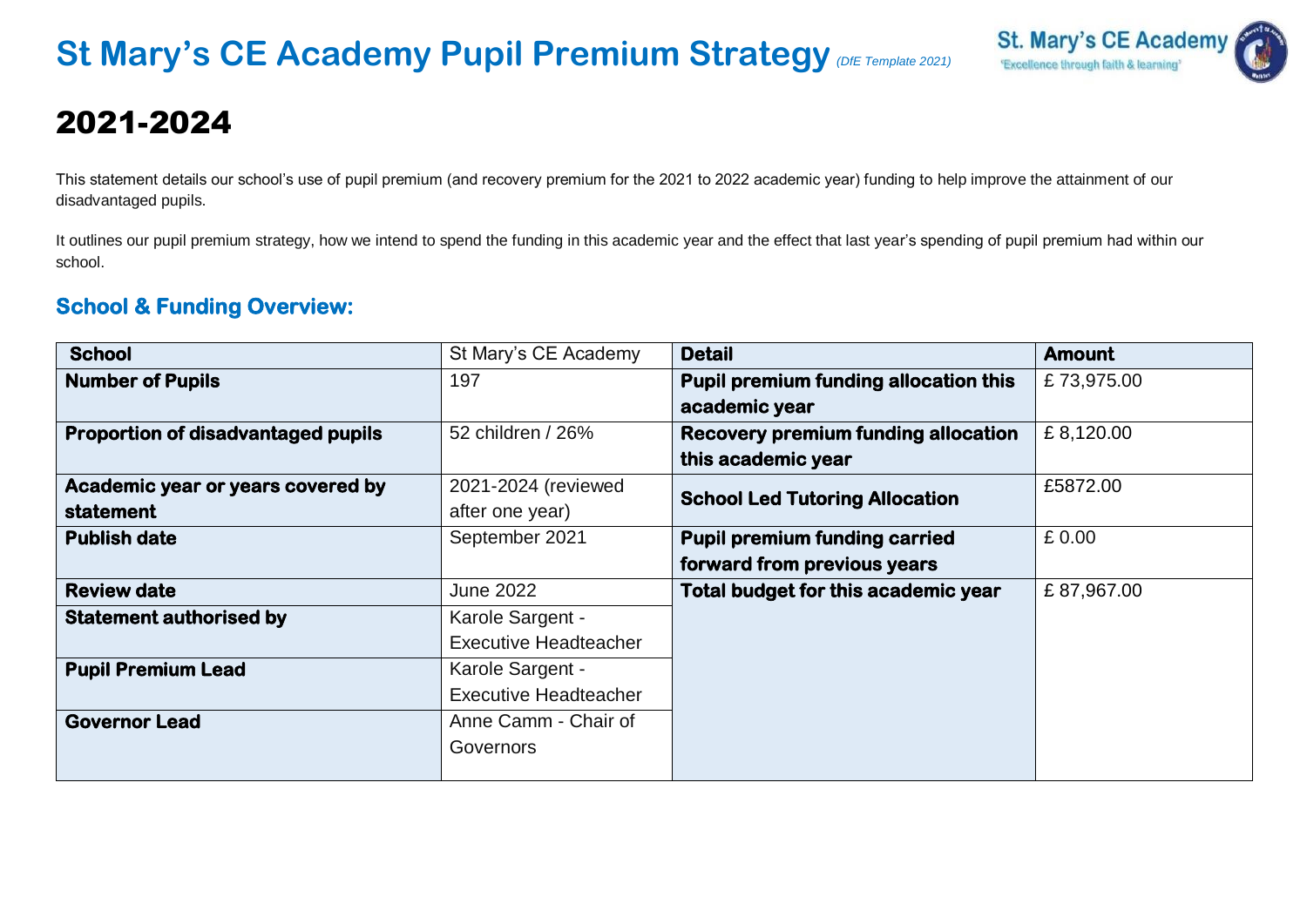# **Part A: Pupil Premium Strategy Plan**

# **Statement of Intent:**

At St Mary's CE Academy, we are completely committed to the ideal of 'every child matters' & are driven by our values that focus on enhancing pupil achievement & wellbeing irrespective of their personal circumstances. In short, we want ALL of our children to do well & to thrive in their learning! We seek to meet the needs of all of our pupils from through careful analysis of progress data on a termly basis & design intervention strategies where necessary to meet each pupil's needs. Pupil Premium funding gives a method of further supporting some of our more disadvantaged pupils in order that we can 'close the gap' & ensure that they get the very best advantage from their time with us.

#### **Challenges:**

This details the key challenges to achievement that we have identified among our disadvantaged pupils.

#### **Possible in school challenges to the future attainment of some PP Pupils (to be addressed in school):**

- They may have other challenges in addition to being categorised as PP Pupils. For example, they may: be new to the country or have EAL, SEN, child protection issues, traumatic backgrounds, mental health issues or vulnerabilities which impact on outcomes.
- They may have poor oral language skills due to a lack of exposure to a wide vocabulary.
- They may not have parental help to support homework, reading at home or general encouragement to aspire.
- They may lack the benefits of wider experiences, resources & opportunities to learning which may impact on confidence or resilience.

#### **Possible external challenges to the future attainment of some PP Pupils (to be addressed by other agencies either inside or outside of school):**

- They may have poor attendance that requires support for the child &/or the parent.
- They may require pastoral support to help them overcome social, emotional & wellbeing barriers that impact on concentration & learning.
- They may require the help of external agencies for SEN, refugee status or Child Protection issues.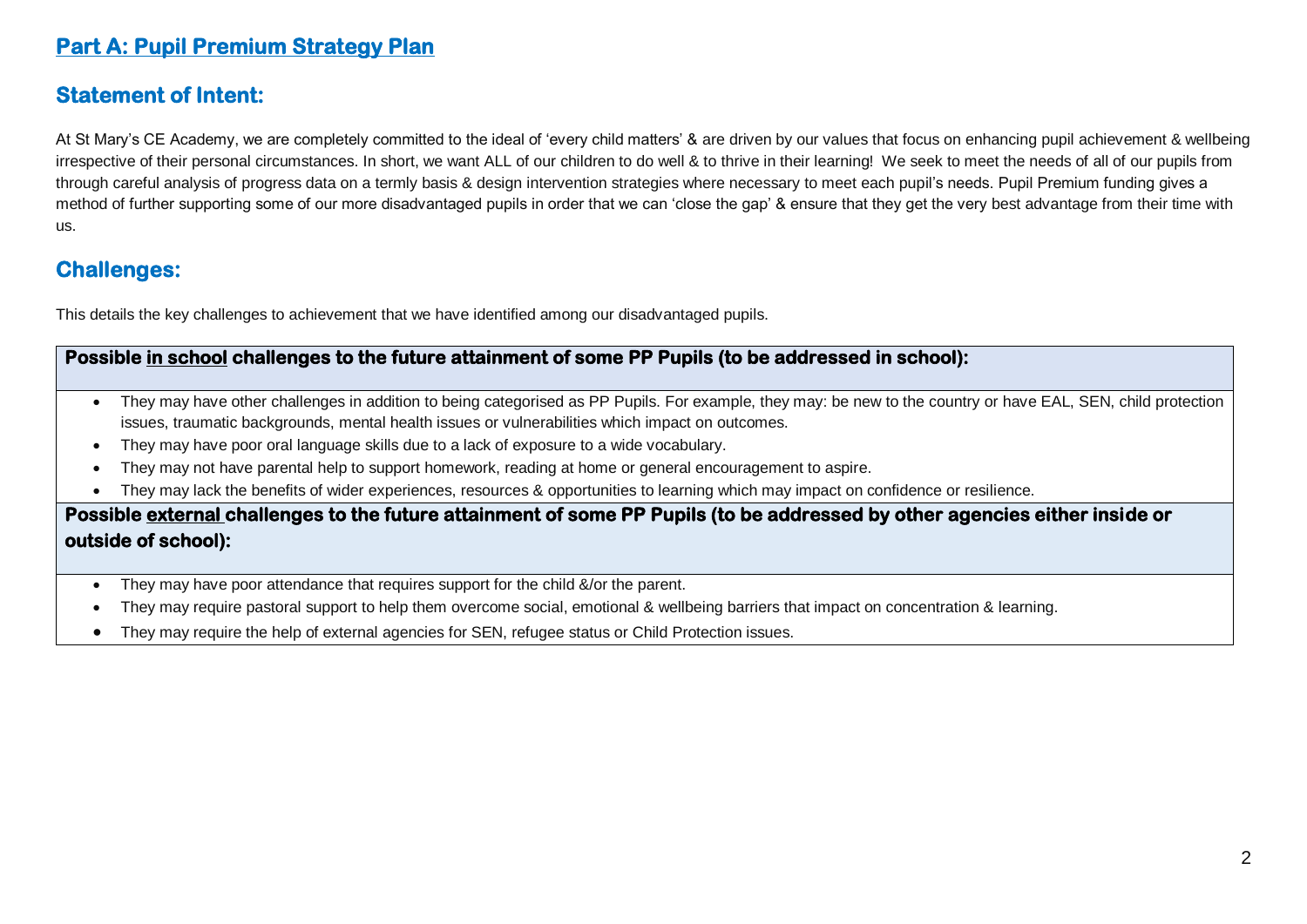# **Intended Outcomes:**

This explains the outcomes we are aiming for by the end of our current strategy plan, and how we will measure whether they have been achieved.

| <b>Intended Outcome:</b>                                                                                                                                                                                                                                                                                                                                                                                                                                                                                                                                                                                                                                                                                                                                                                                      | <b>Success Criteria:</b>                                                                                                                                                                                                                                                                                                       |  |  |  |
|---------------------------------------------------------------------------------------------------------------------------------------------------------------------------------------------------------------------------------------------------------------------------------------------------------------------------------------------------------------------------------------------------------------------------------------------------------------------------------------------------------------------------------------------------------------------------------------------------------------------------------------------------------------------------------------------------------------------------------------------------------------------------------------------------------------|--------------------------------------------------------------------------------------------------------------------------------------------------------------------------------------------------------------------------------------------------------------------------------------------------------------------------------|--|--|--|
| All PP pupils have every opportunity to achieve in line with their peers through quality first teaching & a<br>Priority 1: To close the gap in<br>$\checkmark$<br>curriculum which is rich in learning experiences.<br>progress & attainment between our<br>All PP pupils attain at least in line with ARE & some above.<br>✓<br>disadvantaged pupils & their peers &<br>All PP pupils make at least expected progress & some above.<br>✓<br>to ensure that they have every<br>PP pupils receive academic, social, emotional & mental health benefits facilitated by the appointment /<br>opportunity to reach their full &<br>rearrangement of staffing.<br>All PP children have high aspirations for themselves because of the high aspirations that all staff have for<br>amazing potential.<br>✓<br>them. |                                                                                                                                                                                                                                                                                                                                |  |  |  |
| All PP pupils are able to thrive due to having access to quality resources & experiences.<br>Priority 2: To ensure that the<br>✓<br>All PP children are supported in those areas which can impact negatively upon their learning.<br>✓<br>individual barriers to learning are<br>No PP child is held back in their learning journey by a lack of parental support.<br>✓<br>sufficiently overcome for PP pupils<br>through targeted support &<br>intervention.                                                                                                                                                                                                                                                                                                                                                 |                                                                                                                                                                                                                                                                                                                                |  |  |  |
| <b>Process for monitoring impact:</b>                                                                                                                                                                                                                                                                                                                                                                                                                                                                                                                                                                                                                                                                                                                                                                         |                                                                                                                                                                                                                                                                                                                                |  |  |  |
| Observations & discussions with children, class teachers & parent / carers.<br>$\checkmark$<br>✓<br>back to staff & governors via a termly report.<br>progress of all pupils & groups plus discuss needs & support.<br>Annual ASP Analysis to judge end of Key Stage Outcomes against national figures.<br>✓<br>Annual reporting to Governors.                                                                                                                                                                                                                                                                                                                                                                                                                                                                | Full & detailed termly analysis of data for each child & all pupil groups by the Executive Headteacher (also Pupil Premium Lead & Assessment Leader) which is fed<br>Pupil Progress meetings held termly with SLT (Executive Headteacher, Head of School, SENCo & senior teachers) plus class teachers to monitor attainment & |  |  |  |

# **Activity in this Academic Year:**

This plan details how we intend to spend our pupil premium (and recovery premium funding) this academic year to address the challenges listed above. This plan should be read in conjunction with the other main school planning documents as it is not entirely exhaustive in underpinning the following key priorities.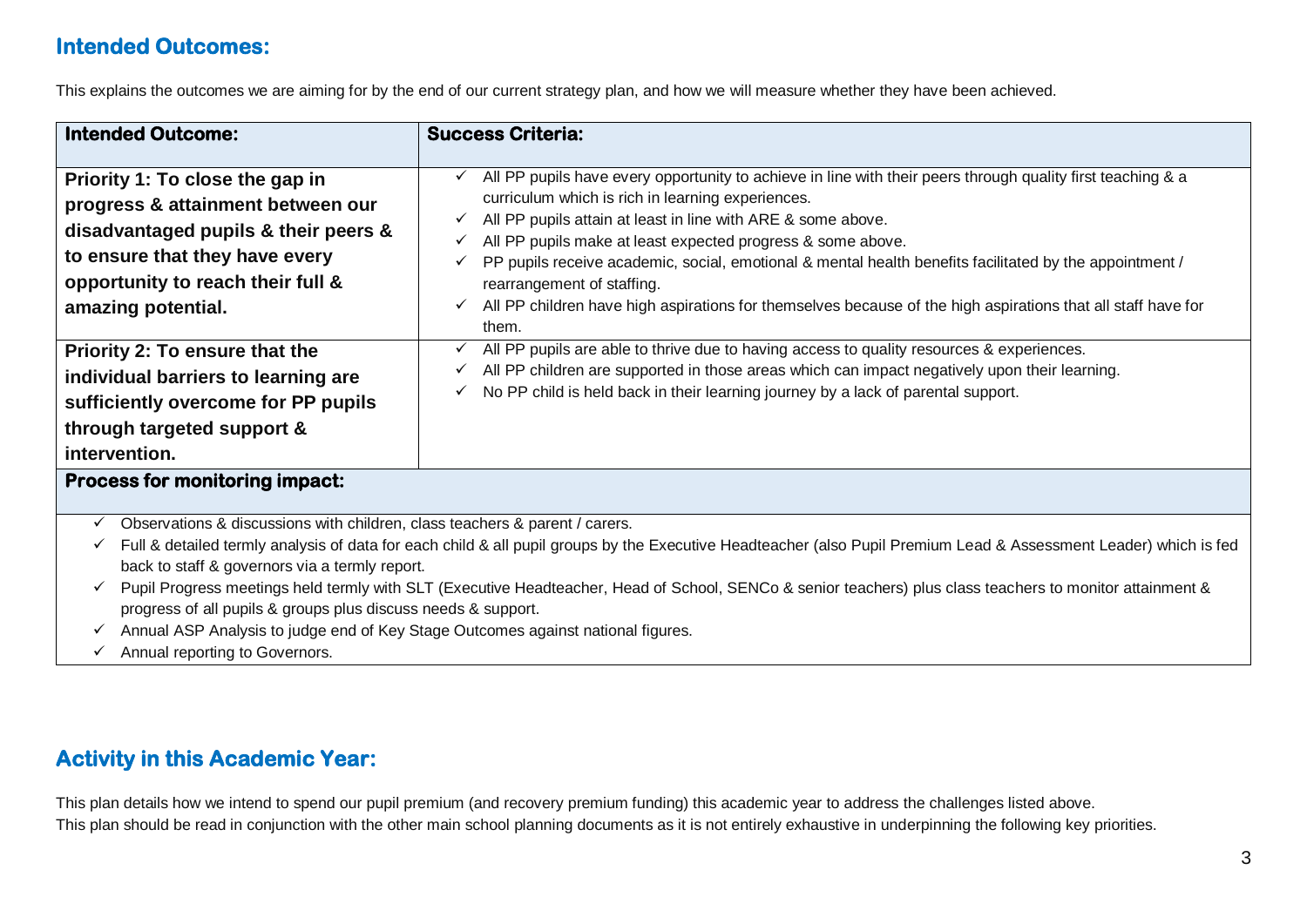#### **Overall aim:**

**To close the gap in progress & attainment between our disadvantaged pupils & their peers & to ensure that they have every opportunity to reach their full & amazing potential.** 

| $\frac{1}{2}$                                                                                                                                                                                                |                                                                                                                                                                                                                                                                                                                                                                                                                                                                         |                                                                                                                                           |
|--------------------------------------------------------------------------------------------------------------------------------------------------------------------------------------------------------------|-------------------------------------------------------------------------------------------------------------------------------------------------------------------------------------------------------------------------------------------------------------------------------------------------------------------------------------------------------------------------------------------------------------------------------------------------------------------------|-------------------------------------------------------------------------------------------------------------------------------------------|
| <b>EEF Tiered Approach</b>                                                                                                                                                                                   | <b>Success Criteria:</b>                                                                                                                                                                                                                                                                                                                                                                                                                                                | <b>Evaluation Questions:</b>                                                                                                              |
| 1. Teaching & whole school<br>strategies:<br>$\checkmark$ Supporting great teaching<br>$\checkmark$ Pupil assessment and feedback<br>$\checkmark$ Transition support<br>$\checkmark$ Pupil Progress meetings | All PP pupils have every opportunity to achieve in line with their peers through quality first<br>teaching & a curriculum which is rich in learning experiences.<br>$\checkmark$ All PP pupils attain at least in line with ARE & some above.<br>All PP pupils make at least expected progress & some above.<br>✓<br>$\checkmark$ PP pupils receive academic, social, emotional & mental health benefits facilitated by the<br>appointment / rearrangement of staffing. | How well are PP doing?<br>How does this compare<br>to non-PP pupils?<br>What does 'high<br>aspirations' mean in<br>practice to all staff? |
| $\checkmark$ Staff training<br>2. Targeted approaches:<br>$\checkmark$ One to one and small group tuition<br>$\checkmark$ Intervention programmes                                                            | All PP children have high aspirations for themselves because of the high aspirations that all $\checkmark$<br>staff have for them.<br>$\checkmark$ Individual barriers to learning are sufficiently overcome for PP pupils through targeted<br>support & intervention.                                                                                                                                                                                                  | What enrichment<br>opportunities have PP<br>children enjoyed that<br>they might not otherwise<br>been able to? What has                   |
| <b>√Extended school time</b>                                                                                                                                                                                 |                                                                                                                                                                                                                                                                                                                                                                                                                                                                         | the effect been?                                                                                                                          |
| 3. Wider strategies:<br>$\checkmark$ Supporting parent and carers<br>$\checkmark$ Access to technology<br>$\checkmark$ Summer support                                                                        | All PP pupils are able to thrive due to having access to quality resources & experiences.<br>$\checkmark$ All PP children are supported in those areas which can impact negatively upon their<br>learning.<br>$\checkmark$ No PP child is held back in their learning journey by a lack of parental support.                                                                                                                                                            | What has the feedback<br>been from pupils?<br>Parents?                                                                                    |

| <b>Success</b>                                                                    | <b>EEF</b>                 | <b>Intervention Description (What?)</b>                                                                                                                                                                        |                  |                    | Implementation Activities (How?)                                       |                                                                       |
|-----------------------------------------------------------------------------------|----------------------------|----------------------------------------------------------------------------------------------------------------------------------------------------------------------------------------------------------------|------------------|--------------------|------------------------------------------------------------------------|-----------------------------------------------------------------------|
| <b>Criteria</b>                                                                   | Tier                       |                                                                                                                                                                                                                | <b>Who</b>       | When               | <b>Monitoring</b>                                                      | Costings                                                              |
| PP pupils receive<br>academic, social,<br>emotional & men-<br>tal health benefits | Φ<br>$\boldsymbol{\omega}$ | Appoint new class teacher in order to release a current member of staff to directly provide<br>(or release other class teachers to provide) 1:1 / group tuition, booster provision &<br>enrichment activities. | <b>SLT</b>       | Sum 21<br>for Sept | <b>Staffing Planning</b><br>documentation<br><b>Accelerating Pupil</b> | Salary costs of<br>releasing current<br>teacher - £45.467.00          |
| facilitated by the<br>appointment / re-<br>arrangement of                         | <u>.º</u><br>O<br>≩        | All teaching staff produce an Accelerating Pupil Progress Action Plan showing their<br>targeting, support & interventions plus high aspirations for their identified PP pupils.                                | All staff        | Termly             | Progress Action<br>Plan                                                |                                                                       |
| staffing.                                                                         | 60                         | Data is inputted by staff using Rising Stars tests, the MARK & SHINE system to aid the<br>identification of weaker areas to target with interventions & support.                                               | All staff        | Termly             | Data Analysis<br>PP Tracking Data                                      | Rising Stars tests &<br>additional MARK<br>analysis tool<br>£2,300.00 |
| All PP pupils<br>attain at least in<br>line with ARE &                            | ●)]<br>O                   | Progress data is analysed & tracked termly & provides PP outcomes in comparison to<br>non-PP pupils.                                                                                                           | КS               | Termly             |                                                                        |                                                                       |
| some above.<br>All PP pupils                                                      | Ο<br>N)<br>O               | PP children are specifically tracked in order to highlight any issues on progress so that<br>support / interventions / boosters can be given. Feedback given to staff.                                         | КS               | Termly             | Pupil Progress &<br>Attainment<br>Analysis Reports                     |                                                                       |
| make at least<br>expected                                                         |                            | The ASP Online is analysed & a summary produced highlighting the outcomes of PP<br>pupils against National averages.                                                                                           | КS               | Autumn<br>term     | <b>ASP Analysis</b><br>Summary                                         |                                                                       |
| progress & some<br>above.                                                         |                            | Pupil Progress meetings are held with SLT with a deliberate focus on the progress &<br>attainment of PP children.                                                                                              | $SLT +$<br>staff | Termly             |                                                                        | Cover costs x 6<br>days (RB/KH) -<br>£1200                            |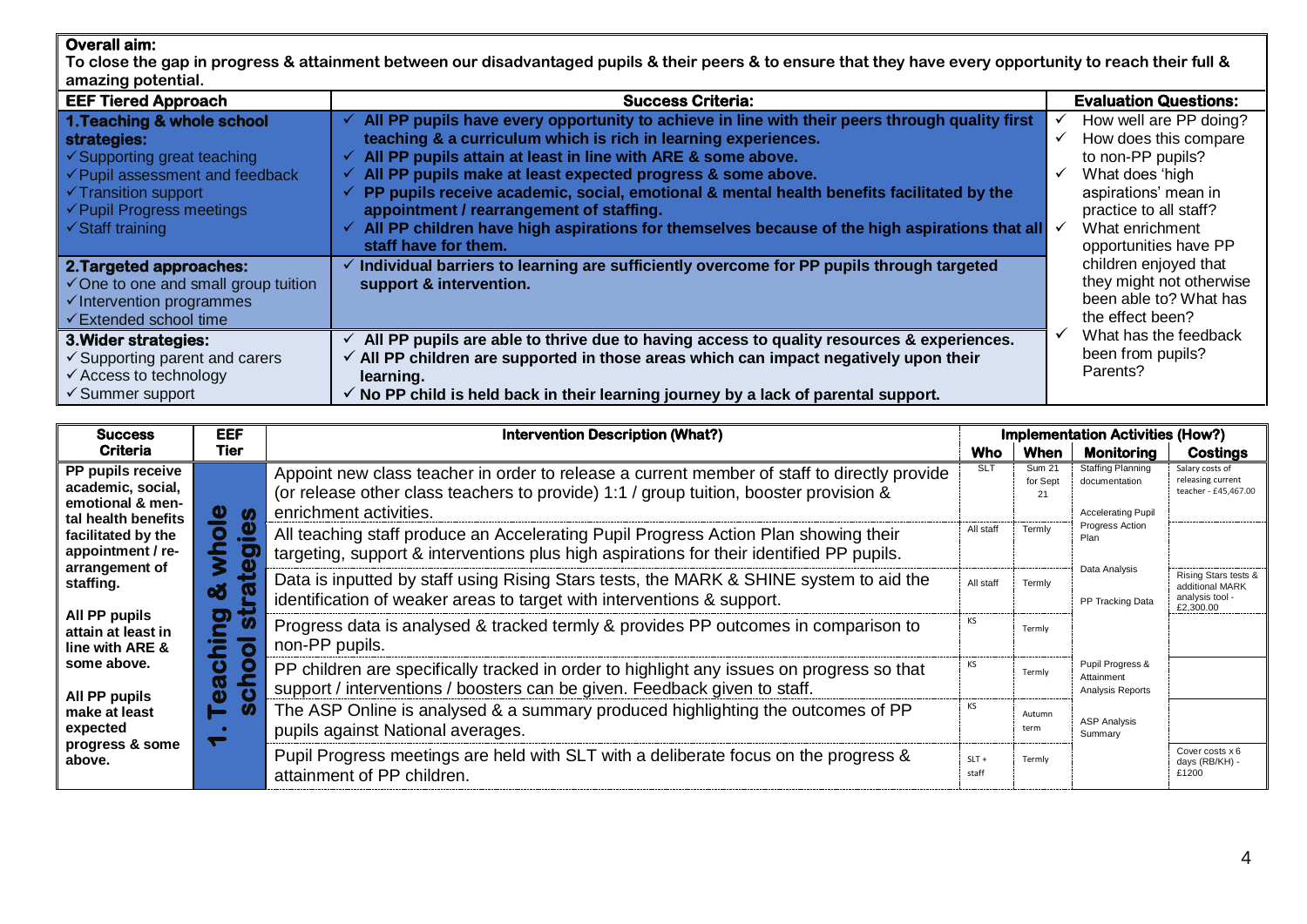| PP pupils receive<br>academic, social,                              |                    | Reading is further reviewed following previous year's action plan for all year groups<br>including development of skills, progression & texts in order to develop quality provision                                                                                                                                                                              | KM, KS+<br>staff      | Autumn<br>21                    | <b>Pupil Progress</b><br>meeting proformas       | Reading & Library<br>resources                            |
|---------------------------------------------------------------------|--------------------|------------------------------------------------------------------------------------------------------------------------------------------------------------------------------------------------------------------------------------------------------------------------------------------------------------------------------------------------------------------|-----------------------|---------------------------------|--------------------------------------------------|-----------------------------------------------------------|
| emotional &<br>mental health                                        |                    | throughout each year group.                                                                                                                                                                                                                                                                                                                                      |                       |                                 | M&E Cycle +<br>findings                          | £2540.00                                                  |
| benefits<br>facilitated by the<br>appointment /<br>rearrangement of |                    | Phonics teaching is further reviewed following previous year's action plan in order to<br>ensure quality provision throughout each year group. Training facilitated & resources<br>bought as necessary.                                                                                                                                                          | KM, KS,<br>KH, JL, CA | Autumn<br>21                    | Reading & Phonics<br>results                     | Bug Club -<br>£1,200.00                                   |
| staffing.<br>All PP children                                        |                    | A DfE compliant systematic synthetic phonics programme is bought including: Little<br>Wandle subscription sets of decodable books, grapheme charts, tricky word & picture<br>cards & Keep Up guides for staff.                                                                                                                                                   | KM                    | Autumn<br>21                    | Reading & Phonics<br>observations                | <b>Bilingual Books -</b><br>£500.00<br>Little Wandle sub- |
| have high<br>aspirations for<br>themselves<br>because of the        |                    | Further resources are bought to raise the status of reading in school, including: Story<br>Sacks, guided / shared reading books, Phonics resources, Bug Club subscription, Bi<br>lingual books & a library scanning system.                                                                                                                                      | KM, KH,<br>JL         | Autumn<br>21                    | Library set up<br>Book audit &<br>Resource lists | scription & re-<br>sources -<br>£4,602.00                 |
| high aspirations<br>that all staff have<br>for them.                |                    | The St Mary's Library is developed & launched in order to further raise the status of<br>Reading as well as establish the enjoyment of books.                                                                                                                                                                                                                    | KM                    | Autumn<br>21                    | Reading & Phonics<br>Progression Grids           |                                                           |
|                                                                     |                    | Quality reading experiences are further developed through class visits to the library as<br>well as special days & focus times which celebrate reading.                                                                                                                                                                                                          | $KM +$<br>staff       | Ongoing                         | Reading focus<br>events planning                 |                                                           |
|                                                                     |                    | Ongoing monitoring of teaching & learning through observations, book scrutiny, pupil<br>interviews etc. to ensure quality first teaching which meets the needs of PP children.                                                                                                                                                                                   | <b>KS KM</b><br>RB KH | Ongoing                         |                                                  | Cover costs x 4<br>days (RB/KH) -<br>£800                 |
|                                                                     |                    | New Curriculum to be implemented fully from Sept 21 (following false starts as a result of<br>COVID19 partial school closures) with ongoing review to ensure that it meets the needs<br>of all of our children resulting in successful attainment & progress, preparing them for the<br>next step in their learning journey & also inspires them for the future. | <b>KS KM</b>          | Septemb<br>er 21 &<br>Ongoing   |                                                  |                                                           |
| <b>Individual</b><br>barriers to<br>learning are<br>sufficiently    |                    | Appoint a new L1 TA for nursery in order to further support PP children to make the very best start<br>to school.                                                                                                                                                                                                                                                | <b>SLT</b>            | <b>Sum 21</b><br>for Sept<br>21 | Staffing<br>appointment docs<br>Intervention     | L1 TA costs for one<br>year £7,069.00                     |
| overcome for PP<br>pupils through                                   | Approaches         | Interventions / 1:1 / individual reading / booster classes / general support are delivered according<br>to the needs of the child in regular timetabled slots.                                                                                                                                                                                                   | All staff             | Ongoing                         | /support evidence]<br>TA timetables              | School Led Tutor-<br>ing £5872.00                         |
| targeted support<br>& intervention.                                 |                    | TA support is deployed for interventions / pre & post teaching & in class support as necessary.                                                                                                                                                                                                                                                                  | All staff<br>TAs      | Ongoing                         | SEN records                                      |                                                           |
|                                                                     |                    | The SENCo plans support with class teachers for those children who are PP & SEND.                                                                                                                                                                                                                                                                                | SR KM<br>$+$ staff    | Termly                          | <b>SEND</b> Intervention<br>Maps                 | SENCo time x 3<br>days per term<br>£1780                  |
|                                                                     | Targeted           | The SENCo ensures that Intervention Maps are updated to ensure that children who are PP &<br>SEN are sufficiently supported to make progress.                                                                                                                                                                                                                    | SR KM<br>+ staff      | Termly                          | MH&W planning                                    |                                                           |
|                                                                     |                    | PP pupils are targeted by staff to develop positivity, confidence, resilience, organisational skills,<br>etc. according to need through general encouragement up to specific interventions.                                                                                                                                                                      | All Staff             | Ongoing                         | Care / Support<br>Plans                          |                                                           |
|                                                                     | $\dot{\mathbf{N}}$ | PP pupils are targeted as necessary to be supported in their mental health & wellbeing according<br>to need through general encouragement, specific interventions & enrichment activities.                                                                                                                                                                       | Staff +<br>KM         | Ongoing                         |                                                  |                                                           |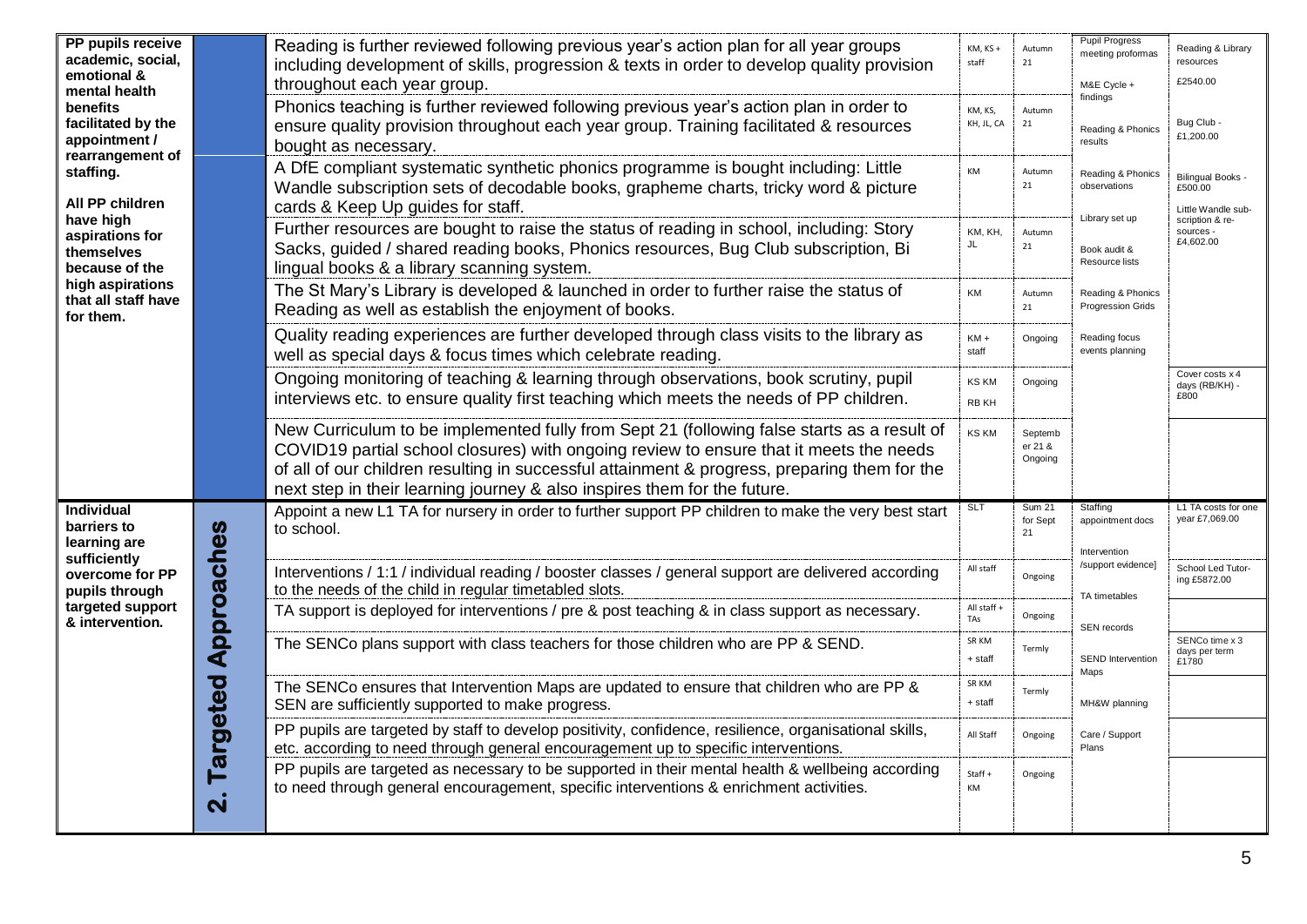| All PP pupils are<br>able to thrive due       |                    | Safeguarding, wellbeing & pastoral issues are recorded via CPOMS to ensure that all relevant<br>staff are aware of pertinent issues which impact negatively upon their learning & wellbeing.                                        | All staff           | Ongoing                                | <b>CPOMS</b> records                 | CPOMS costs -<br>£667.00                                                  |
|-----------------------------------------------|--------------------|-------------------------------------------------------------------------------------------------------------------------------------------------------------------------------------------------------------------------------------|---------------------|----------------------------------------|--------------------------------------|---------------------------------------------------------------------------|
| to having access<br>to quality<br>resources & |                    | Maths Mastery resources are bought to support PP pupils in their understanding using physical<br>representations.                                                                                                                   | <b>RB</b>           | Autumn                                 | Resources<br>Programme of            | £3000.00 Maths<br><b>Mastery Resources</b>                                |
| experiences.<br>All PP children               |                    | Programme of extra-curricular activities to be put in place with ongoing review to ensure that it<br>meets the needs of all of our children resulting in an inspiring experiences as well as the<br>development of gifts & talents. | <b>KS KM</b><br>LN  | Ongoing                                | extra-<br>curricular<br>activities   | Uniform, Visits, res-<br>identials & clubs /<br>hardship fund -<br>£2.500 |
| are supported in<br>those areas               |                    | Visits, residentials, before & after school care, clubs funded for the PP pupils as necessary.                                                                                                                                      | <b>SLT</b>          | Ongoing                                | Visits,                              |                                                                           |
| which can impact<br>negatively upon           |                    | Resources including uniform & books, etc. funded for the PP pupils as necessary                                                                                                                                                     | <b>SLT</b>          | Ongoing                                | residential<br>lists &               |                                                                           |
| their learning.<br>No PP child is             |                    | Trips & residentials are paid for through the PP budget in order to ensure wider opportunities &<br>experiences as well as equality of access to PP children.                                                                       | SLT                 | Ongoing                                | planning<br>Attendance               | Music Hub Service<br>to Schools Pack-<br>age - £1040.00                   |
| held back in their<br>learning journey        |                    | Children are targeted for participation in after school clubs (uncharged) in order to give wider<br>opportunities & experiences as well as equality of access to PP children.                                                       | <b>SLT</b>          | Ongoing                                | lists<br>Music lessons               |                                                                           |
| by a lack of pa-<br>rental support.           | <b>Strategies:</b> | Music Hub Service to Schools package is bought into in order to allow all PP pupils (& their peers)<br>to experience a year's worth of tuition to be able to play a musical instrument.                                             | SM<br>LM            | Spring<br>term<br>ready for<br>Sept 21 | / events<br>St Mary's<br><b>VIPs</b> |                                                                           |
|                                               |                    | Additional Chromebooks & storage bought in order to make up a full class set so that all children<br>can access online learning / booster sessions in class.                                                                        | <b>SLT</b>          | Autumn<br>21                           | Attendance<br>data                   | Chromebooks &<br>storage - £1000.00                                       |
|                                               | Wider              | Online learning subscriptions are purchased to back up booster & enrichment activities (Sam<br>Learning, Charanga, Numbots, and TT Rockstars).                                                                                      | <b>SM</b>           | Autumn<br>21                           | Parent<br>workshop<br>resources      | Online learning<br>subscriptions -<br>£2000.00                            |
|                                               | က                  | STEM room to be refurbished with resources & displays to raise the status of STEM & add to<br>children's learning experience.                                                                                                       | KH                  | Spring 21                              | Parent<br>meeting                    | STEM room re-<br>sources -<br>£1,500.00                                   |
|                                               |                    | Leavers' gifts are bought to celebrate the significant rite of passage & transition from primary to<br>secondary school (autograph books, pens, awards, Bible / Quran).                                                             | <b>SLT</b>          | Summer<br>22                           | registers                            | Leavers Gifts -<br>£500.00                                                |
|                                               |                    | Cultural Capital & aspiration is developed through the purchase of biographies of significant<br>people from all aspects of life (& particularly BAME groups) in line with the St Mary's VIPs list &<br>resource.                   | <b>KM</b>           | Autumn<br>21                           |                                      | St Mary's VIPs list<br>biographies -<br>£300.00                           |
|                                               |                    | Attendance figures are monitored in order to identify any issues for PP pupils. Meetings with<br>parents take place as necessary in order to support to improve.                                                                    | <b>SLT</b>          | Ongoing                                |                                      | £2130 CW Hourly<br>rate £11.21 1 hour<br>a day 38 weeks.                  |
|                                               |                    | Parent Workshops are held & parents of PP pupils are specifically targeted for attendance.                                                                                                                                          | All<br>staff        | Ongoing                                |                                      |                                                                           |
|                                               |                    | Attendance at parents' evenings / parent workshops is monitored to ensure that parents of PP<br>pupils attend.                                                                                                                      | $CW + All$<br>staff | Ongoing                                |                                      |                                                                           |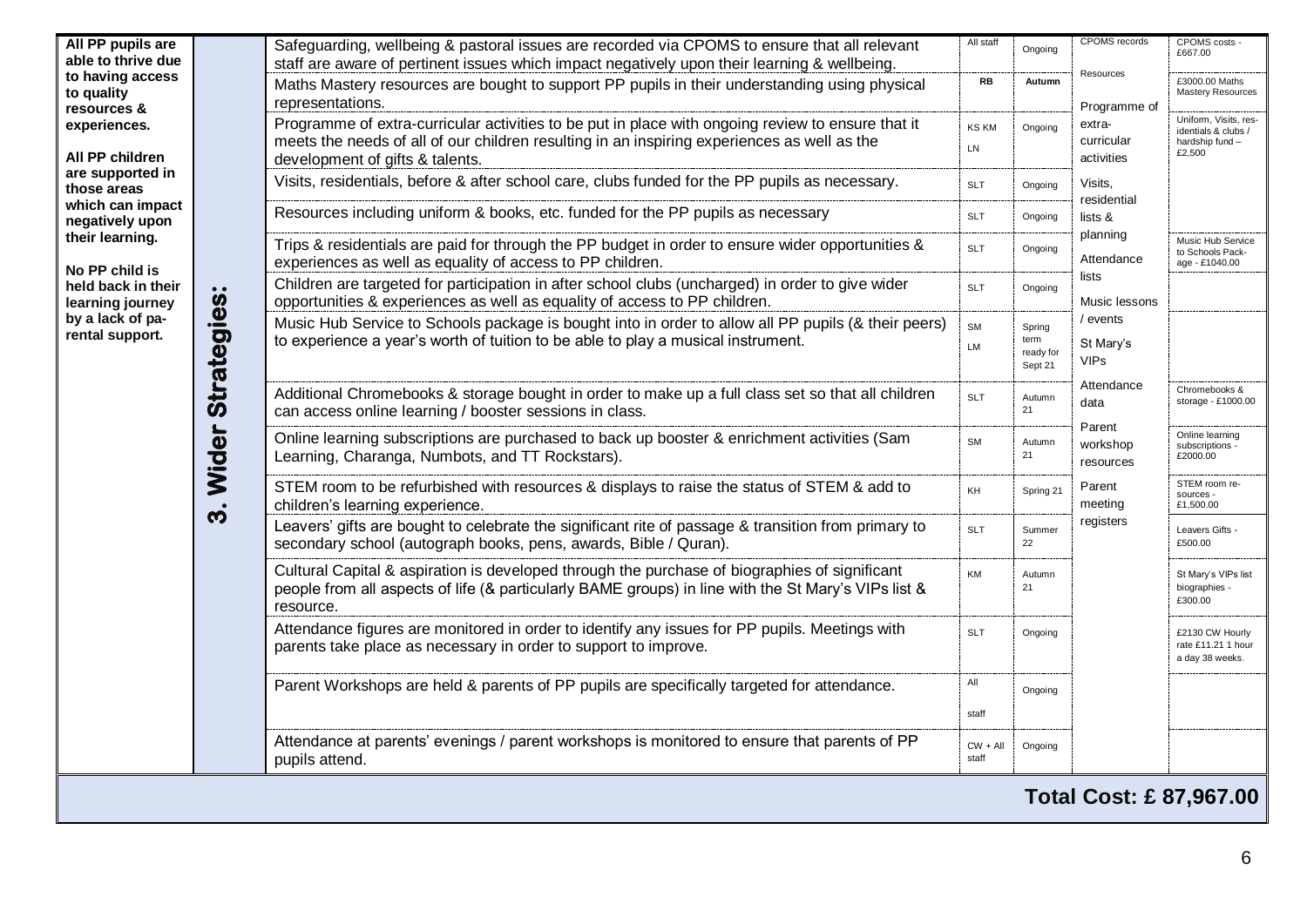### **Review of Outcomes in the Previous Academic Year:**

Sadly, our Pupil Premium Plan has been impacted by the Pandemic due to two partial school closures as well as children missing school due to either having COVID19 themselves, or because they have had to isolate with families or class bubbles.

The latest outcomes for all Pupil Premium children can be seen as part of our termly Pupil Progress & Attainment Analysis Report, Pupil Premium Tracking documentation as well as our detailed ASP Analysis (when SATs have taken place).

When judging the impact of our Pupil Premium Strategy by academic outcome, the following needs to be considered:

- The attainment of FSM pupils vary at different times depending on the children plus their individual needs & barriers to learning. Sometimes, our FSM children appear in multiple pupil groups such as SEND (Special Educational Needs & Disabilities) or EAL (English as an Additional Language) which then affects their academic outcomes.
- Where FSM pupils do not have SEN or EAL, they normally attain within the expected range or above in comparison to the national average.
- Most of our FSM pupils make good to outstanding progress.
- FSM pupils also show increased confidence & engagement in learning as a result of targeted interventions, greater levels of support or access to extra-curricular activities.

#### **Disadvantaged Pupil Progress Scores Judged against the NA in 2019 NB –no SATs were taken in 2020 & 2021 due to the COVID19 Pandemic: (7pupils)**

| <b>Measure</b> | <b>Score</b> |
|----------------|--------------|
| Reading        | $+2.28$      |
| Writing        | $+0.97$      |
| Maths          | $+0.02$      |

#### **Disadvantaged Pupil Attainment Scores Reaching (Expected+) Judged against the NA in 2019 (NB – no SATs were taken in 2020 & 2021 due to the COVID19 Pandemic: (7 pupils)**

| <b>Measure</b> | <b>Age Expected &amp; Above</b> |
|----------------|---------------------------------|
|                |                                 |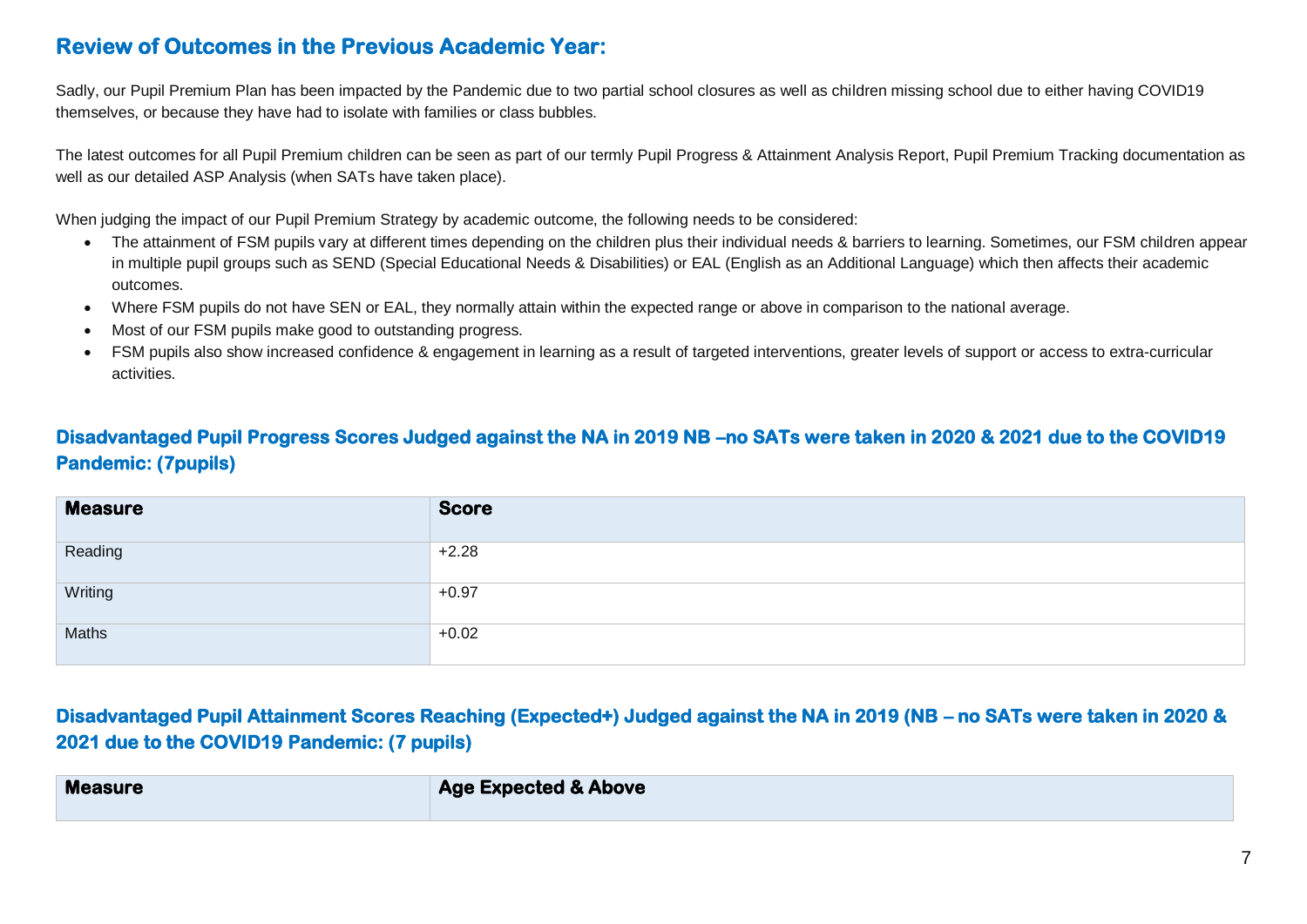| Reading | 86% |
|---------|-----|
| Writing | 71% |
| Maths   | 86% |